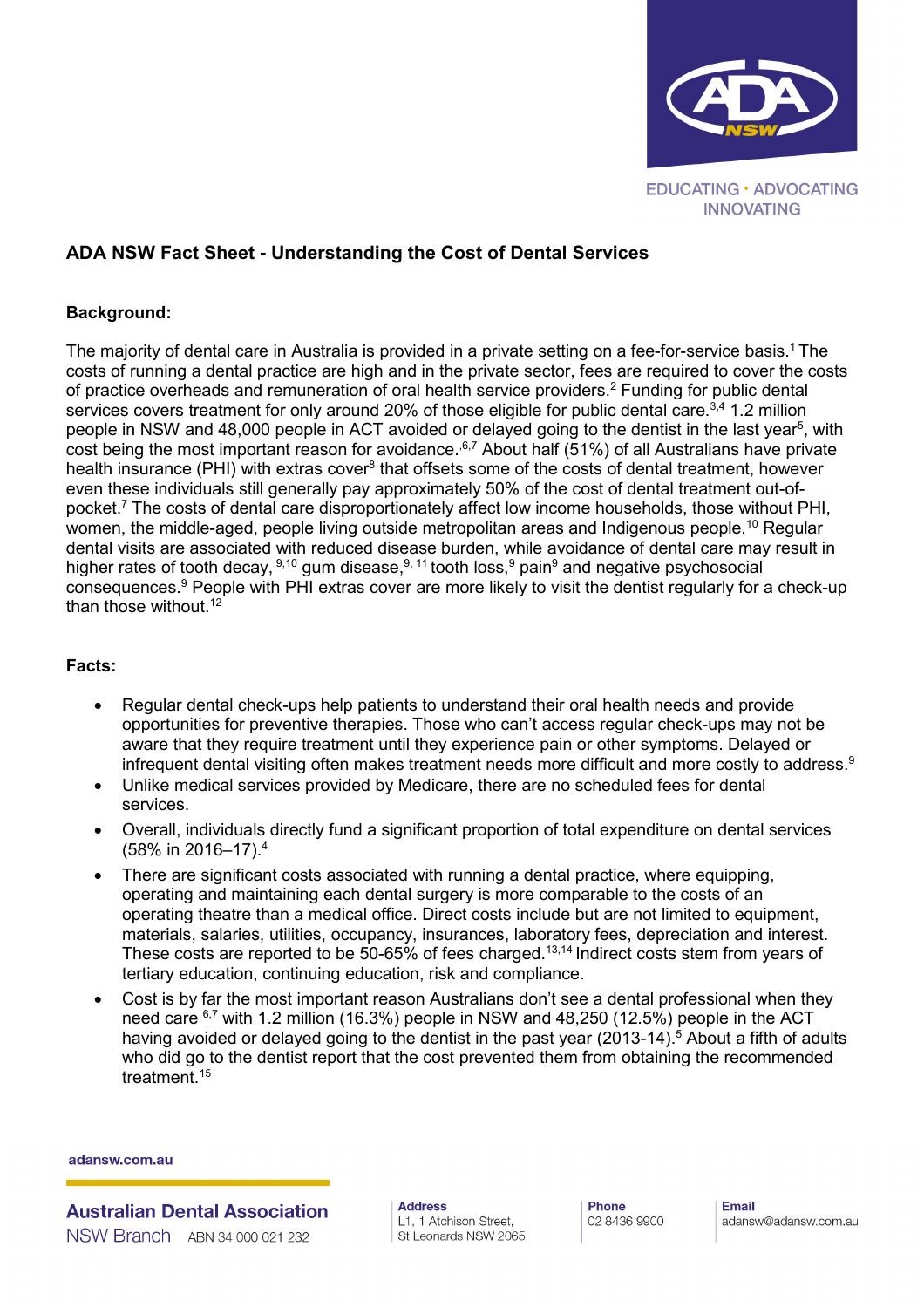

- Thirty-two per cent (32%) of people (5 years and older) reported avoiding dental care due to cost. People ineligible for public dental care were more likely than those eligible for public dental care to avoid or delay visiting a dentist due to cost.1 Those in the lowest annual household income group (41%) had higher rates of avoiding or delaying a visit to a dentist due to cost than those in the highest annual household income group (17%).<sup>10</sup>
- Around 3 in 10 (28%) people aged 18 years and over stated they would have difficulty in paying a \$200 dental bill<sup>4</sup> and nearly half of low-income adults report that they would have difficulty paying a \$150 dental bill; for high-income adults the figure is only 8.5 per cent.<sup>7</sup>
- People at all income levels are more likely to skip the dentist than other types of health care. However, people living in areas of most socio-economic disadvantage (24.3%) were more than twice as likely to delay seeing or not see a dental professional due to cost than those living in areas of least disadvantage (11.4%). The rates of delaying or avoiding treatment for oral health conditions in Australia is significantly higher than for medical conditions. 18% of people for oral health vs 4% for general medical services and 7% for specialist medical services.<sup>6</sup>
- Cost was less likely to prevent recommended dental treatment for children aged 5–14 years (6.0%) than for adults aged 25–44 years (28%). Adults aged 25–44 years and 45–64 years were the most likely to not receive recommended dental treatment due to cost, 28% and 26% respectively. People aged 45–64 years (16%) were more likely to report that dental visits were a large financial burden than any other age group.10
- People without insurance were more likely to report that cost prevented recommended dental treatment (25%) than those with insurance (16%) and had higher rates of avoidance due to cost than those with insurance, 44% and 20% respectively. $^{\rm 10}$
- Funding for public dental services covers treatment for approximately 20% of those eligible for public dental care.7 Approximately, 30% of entitlement card holders have private dental insurance and receive adequate dental care from the private sector, leaving a remaining 50% of those eligible without insurance and unable to access public dental care.<sup>10</sup>

adansw.com.au

**Australian Dental Association** NSW Branch ABN 34 000 021 232

**Address** L1, 1 Atchison Street, St Leonards NSW 2065 Phone 02 8436 9900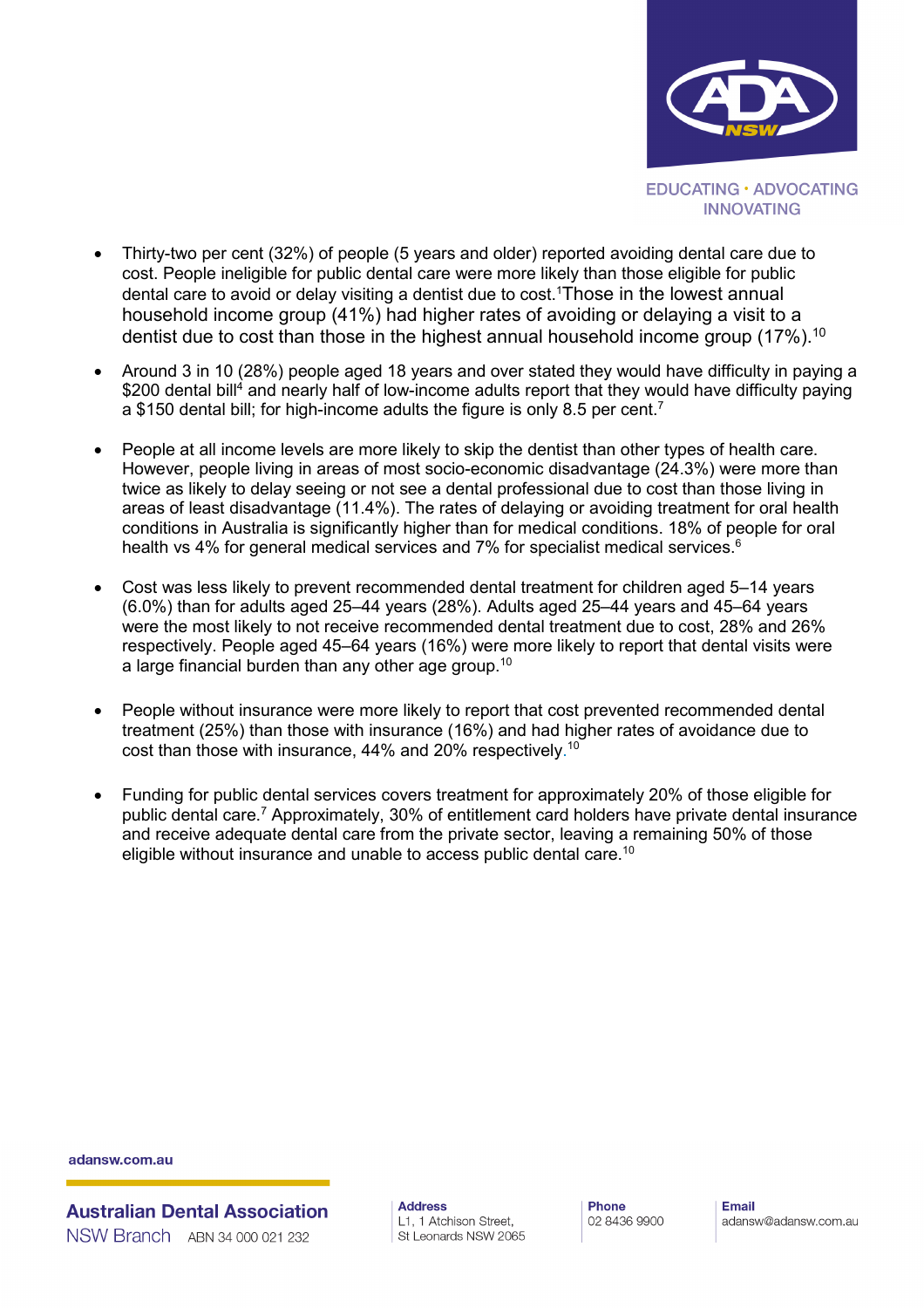

## **Appendix 1:**

#### **Government Schemes for Oral Health Services**

- All children under 18 years of age in NSW, who are eligible for Medicare benefits, are eligible for free dental care provided by the public sector within their local health district
- All children under 5 years of age and eligible children between 5-18 years of age who are covered by a current Centrelink Concession card can access free dental care provided in the ACT public sector. All children aged 5-14 years of age who live or attend school in the ACT can access public dental care for a standard fee of \$69.10 per child per "Course of Care".
- Child Dental Benefits Schedule provides \$1000 for dental services provided by private or public dental providers over 2 calendar years for children aged 2 to 17 years eligible for Medicare and who receive eligible Centrelink payments (eg Family Tax Benefit A).
- Adults are only eligible for public dental care in NSW and the ACT within their local health district if they hold a Medicare Card and are listed as a dependent on a valid Australian Government concession card (Health Care Card, Pensioner Concession Card or Commonwealth Seniors Card).
- Oral Health Fee for Service Schedule is administered by NSW Health Oral Health Services at the discretion of each Local Health District and provides vouchers for eligible patients to attend private dental providers for specified oral health services.
- Cleft Lip and Cleft Palate Scheme for patients eligible for Medicare benefits with a cleft lip, a cleft palate, or other eligible condition to receive limited treatment by Orthodontists, Oral and Maxillofacial Surgeons, Paediatric Dentists and General Dentists who are registered with the scheme.
- Department of Veterans' Affairs (DVA) funds dental services, provided under DVA arrangements, necessary to meet clinical needs for Gold Card holders. For White Card holders, dental treatment is only provided in relation to accepted disabilities.

To locate your Government Oral Health Clinic:

NSW:<https://www.health.nsw.gov.au/oralhealth/Pages/call-centre-search.aspx> ACT:<https://health.act.gov.au/services/dental>

To locate a private dentist in your area: <https://www.ada.org.au/Find-a-Dentist>

For information on the Child Dental Benefits Schedule: <https://www.humanservices.gov.au/individuals/services/medicare/child-dental-benefits-schedule>

adansw.com.au

**Australian Dental Association** NSW Branch ABN 34 000 021 232

**Address** L1, 1 Atchison Street, St Leonards NSW 2065 Phone 02 8436 9900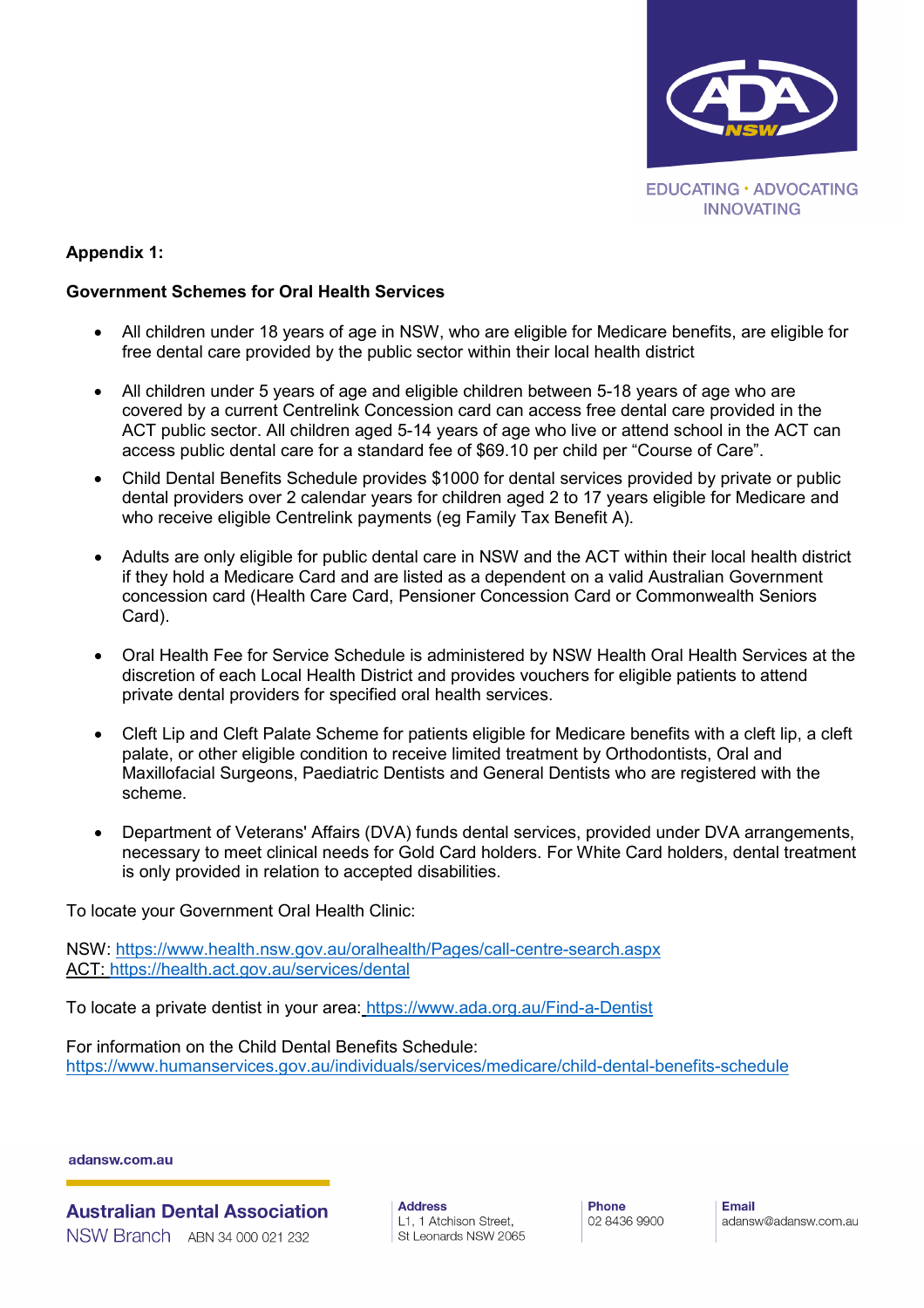

For information on the Cleft Lip and Cleft Palate Scheme:

[https://www.humanservices.gov.au/organisations/health-professionals/services/medicare/cleft-lip-and](https://www.humanservices.gov.au/organisations/health-professionals/services/medicare/cleft-lip-and-cleft-palate-scheme-health-professionals#a2)[cleft-palate-scheme-health-professionals#a2](https://www.humanservices.gov.au/organisations/health-professionals/services/medicare/cleft-lip-and-cleft-palate-scheme-health-professionals#a2)

For information on the NSW Health Oral Health Fee for Service Scheme: <https://www.health.nsw.gov.au/oralhealth/Pages/nsw-oral-health-fee-for-service-scheme.aspx>

For information on the Department of Veterans Affairs Dental Scheme: <https://www.dva.gov.au/providers/dentists-dental-specialists-and-dental-prosthetists>

adansw.com.au

**Australian Dental Association** NSW Branch ABN 34 000 021 232

**Address** L1, 1 Atchison Street, St Leonards NSW 2065 Phone 02 8436 9900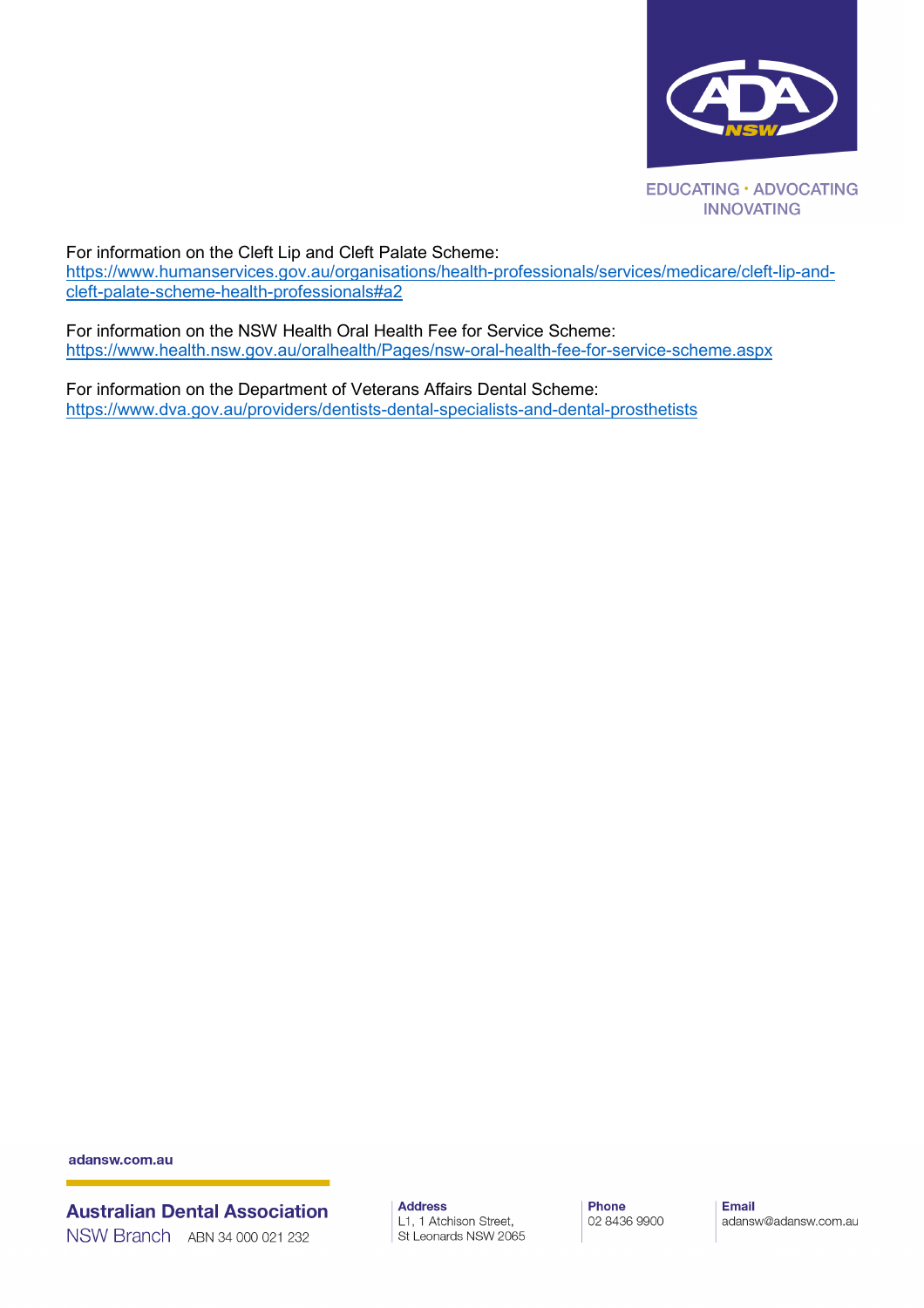

#### **References:**

- 1. AIHW. (2020) Oral Health and dental care in Australia. <https://www.aihw.gov.au/reports/dental-oral-health/oral-health-and-dental-care-in-australia/contents/costs> Accessed 20/10/20
- 2. Grubele KW. (2018) The costs of starting a dental practice. <https://www.dentistrytoday.com/news/todays-dental-news/item/2946-the-costs-of-starting-a-private-dental-practice> Accessed 20/10/20
- 3. NSW Health. Eligibility for Oral Health Services. <https://www.health.nsw.gov.au/oralhealth/pages/info-patients.aspx> Accessed 20/10/20
- 4. AIHW (2018). Health Expenditure Australia, 2016-17. Canberra. <https://www.aihw.gov.au/reports/health-welfare-expenditure/health-expenditure-australia-2016-17/data> Accessed 20/10/20
- 5. Australian Bureau of Statistics. Patient Experience in Australia: States and Territories. 2013-4. [https://www.abs.gov.au/ausstats/abs@.nsf/Latestproducts/4839.0.55.002Main%20Features22013-](https://www.abs.gov.au/ausstats/abs@.nsf/Latestproducts/4839.0.55.002Main%20Features22013-14?opendocument&tabname=Summary&prodno=4839.0.55.002&issue=2013-14&num=&view) [14?opendocument&tabname=Summary&prodno=4839.0.55.002&issue=2013-14&num=&view=](https://www.abs.gov.au/ausstats/abs@.nsf/Latestproducts/4839.0.55.002Main%20Features22013-14?opendocument&tabname=Summary&prodno=4839.0.55.002&issue=2013-14&num=&view) Accessed 20/10/20
- 6. Australian Bureau of Statistics. (2019) Patient Experiences in Australia: Summary of Findings, 2018-19. Canberra. <https://www.abs.gov.au/statistics/health/health-services/patient-experiences-australia-summary-findings/latest-release> Accessed 20/10/20
- 7. Duckett S, Cowgill M and Swerissen H. (2019). Filling the gap: A universal dental scheme for Australia. Grattan Institute. <https://grattan.edu.au/report/filling-the-gap/> Accessed 20/10/20
- 8. Figures from APRA (2018) Private Health Insurance Quarterly Statistics (June 2018). Cited from Duckett S, Cowgill M Swerissen H. (2019). Filling the gap: A universal dental scheme for Australia. Grattan Institute. <https://grattan.edu.au/report/filling-the-gap/> pp 11.
- 9. Patel S, Bay RC, Glick M. (2010) A systematic review of dental recall intervals and incidence of dental caries. JADA. 141(5): p 527-39.
- 10. AIHW. (2011) Ellershaw and Spencer. Dental attendance patterns and oral health status. <https://www.aihw.gov.au/reports/dental-oral-health/dental-attendance-patterns-oral-health-status/contents/table-of-contents> Accessed 20/10/20
- 11. ARCPOH. (2009) Periodontal diseases in the Australian Population. ADJ 54:390-3.
- 12. Brennan DS and Ellershaw AC. (2012) Insurance and use of dental services: National Dental Telephone Interview Survey 2010. Dental statistics and research series no. 62. Cat. No. DEN 219. Canberra: AIHW [https://www.adelaide.edu.au/arcpoh/downloads/publications/reports/dental-statistics-research-series/2012-insurance-use](https://www.adelaide.edu.au/arcpoh/downloads/publications/reports/dental-statistics-research-series/2012-insurance-use-dental-services.pdf)[dental-services.pdf](https://www.adelaide.edu.au/arcpoh/downloads/publications/reports/dental-statistics-research-series/2012-insurance-use-dental-services.pdf) Accessed 20/10/20
- 13. Blatchford Solutions. Three ways to better manage overheads. <https://blatchford.com/resources/dental-practice-management-articles/three-ways-to-better-manage-overhead/>

#### adansw.com.au

**Australian Dental Association** NSW Branch ABN 34 000 021 232

**Address** L1, 1 Atchison Street, St Leonards NSW 2065 Phone 02 8436 9900